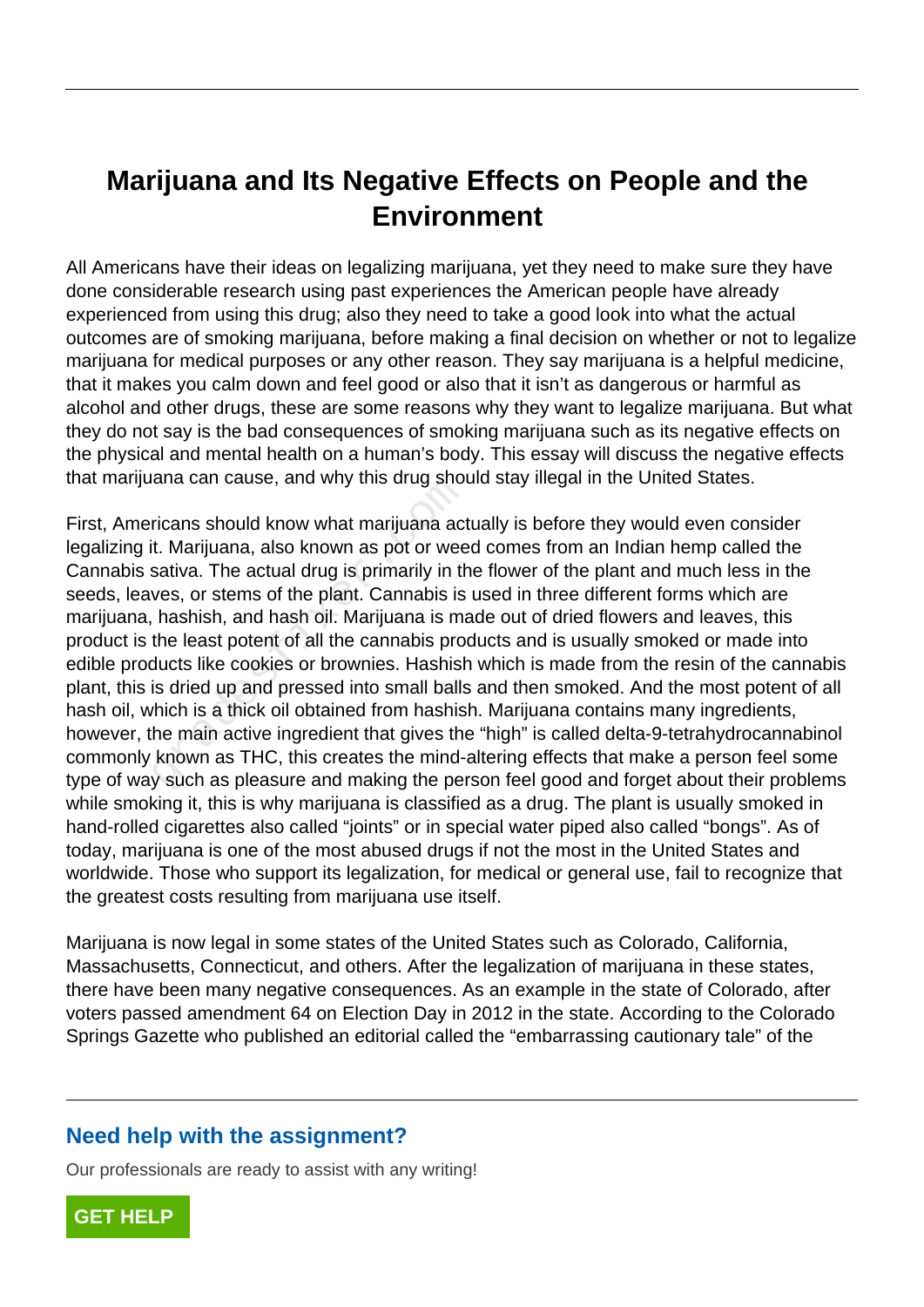policy and talked about the "increase in homelessness, a doubting, a doubling of fatal traffic collisions involving weed-intoxicated drivers, and a rise in drug violations in Colorado's schools". Legalizing marijuana could make society abuse of this drug and lead people to situations such as driving under the influence of marijuana this causing car crashes end up with people being injured or dead. If people have legal access to marijuana it would probably increase its use. People who support the legalization of marijuana use to say that the sales of this drug can contribute to the country's finance, however, this point would be put in contrast with the side effects that this legalization will bring to public health and safety of the country.

The use of this drug has a lot of health concerns because of its ingredients such as the THC (which was previously mentioned). This component acts on specific brain receptors, causing possible mood changes, depression, suicidal thinking, memory issues, and disruption to normal learning abilities. In reference to this, here is an example where a person suffered from consuming this drug. The story of Levy Thamba, a college student who was under the influence of marijuana and soon enough had a panic attack which made him jump to death from a Denver hotel balcony, this type of situations may happen when someone consumes marijuana with high levels of THD which is quickly absorbed into the bloodstream, reaching the brain within minutes. With this and many other cases were the use of marijuana did not turn out as good as people it would be. According to a recent Northwestern University study found that "marijuana users have an abnormal brain and poor memory and that chronic marijuana abuse may lead to brain changes resembling schizophrenia. The study also reported that the younger the person starts using marijuana, the worse the effects become." Many people start smoking marijuana from a young age this affecting their memory, thinking, learning functions as well as it affects how the brain build connections between the areas necessary for this functions. Smoking this drug from a young age can affects the brain since the brain is not well developed until the age of 25. According to data by the National Institution of Drug Abuse (NIDA), "marijuana remains the most commonly used illicit drug among kids. Roughly one in three high schoolers' smokes pot." Students who smoke marijuana may have poorer educational outcomes than their nonsmoker peers as well as students who smoke this drug regularly can also be significantly less likely than students who do not smoke the drug be less likely to finish highs school or to obtain a degree. So, by saying this the use of marijuana can also affect one's productivity in life making the user less capable of doing or finishing things. brity, this type of situations may happent<br>HD which is quickly absorbed into the l<br>and many other cases were the use of r<br>According to a recent Northwestern Ur<br>pnormal brain and poor memory and the<br>sembling schizophrenia.

The use of marijuana can also have a wide range of effects on physical health. The smoking of the drug can affect a human's breathing problems since it can irritate the lungs, these problems include a daily cough and phlegm and a higher risk of lung infections. It can also increase heart rate since because after smoking marijuana the heart rate raises up to 3 hours after smoking, this can lead to a heart attack. Now, it can also have a problem with child development during and after a pregnancy. A study by the National Institution of Drug Abuse (NIDA) found that about "20% of pregnant women 24-years-old and younger screened positive for marijuana."

## **Need help with the assignment?**

Our professionals are ready to assist with any writing!

**[GET HELP](https://my.gradesfixer.com/order?utm_campaign=pdf_sample)**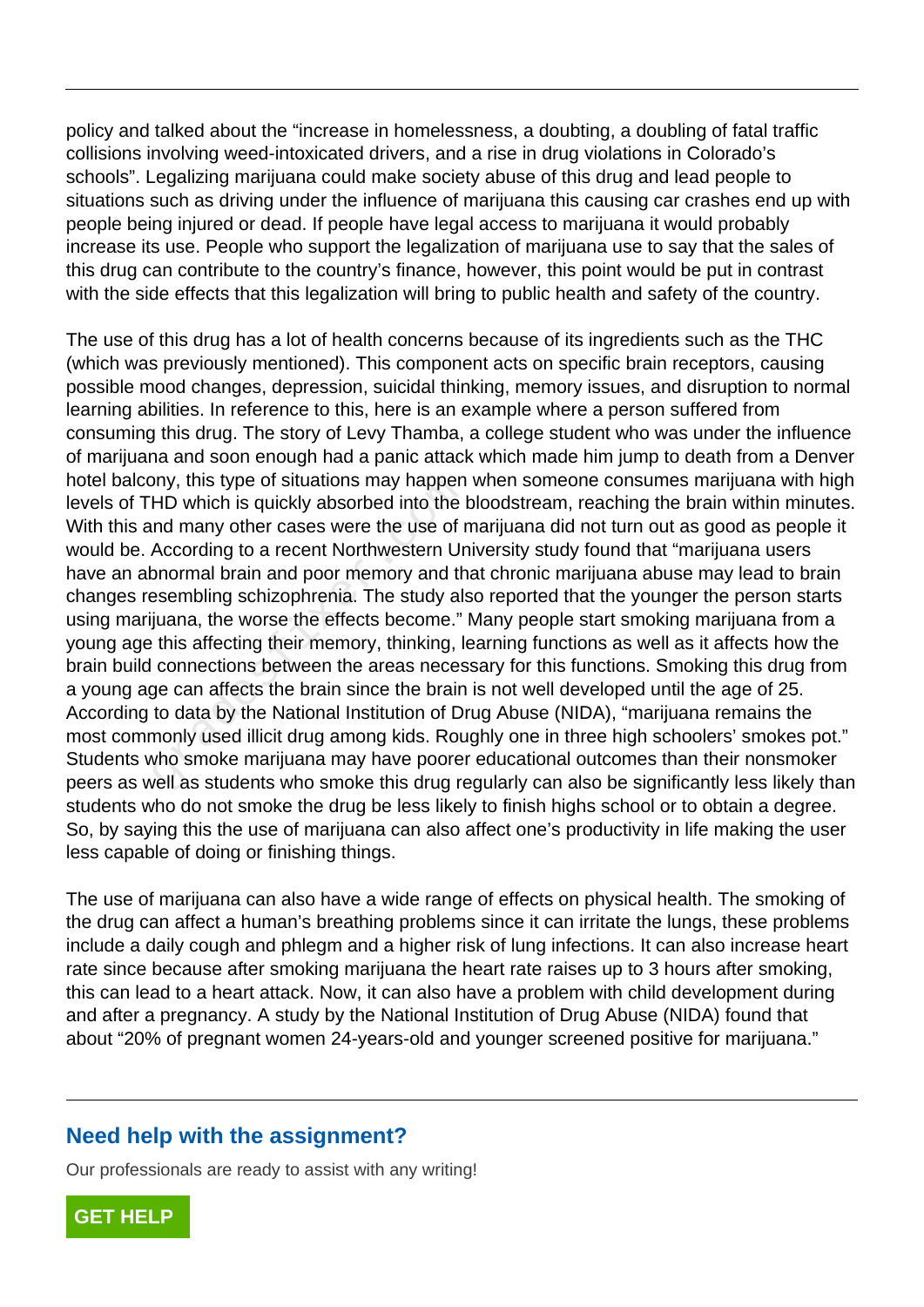The effects of a drug like marijuana can be rough on a pregnant woman and the fetus because when a pregnant woman uses this drug, this may affect certain developing parts of the fetus's brain as well as when a child is exposed to marijuana in the womb they may have an increased risk of problems with attention, memory, and problem solving compared to unexposed children. Also after pregnancy, a child can still be affected because if a woman smokes the drug the amount of THC can be excreted into the breast milk of nursing mothers, this could affect the baby's developing brain. This stating another reason why marijuana should be illegal because it can not only affect someone's health but it can also affect an innocent life because of people's desire to smoke weed.

Marijuana advocates would have people believe that the drug is organic and harmless, in short words make them believe that the use of marijuana does not cause any addictive problems whatsoever. Unfortunately, that is not the case since marijuana can lead people into a substance use disorder which is a medical illness in were people cannot stop using the drug even though it's causing health and social problems in their life. Many people who have used marijuana for a long time and try to quit the use of it end up on having symptoms such as grouchiness, sleeplessness, decreased appetite, anxiety, or cravings for the drug this making it difficult for them to quit it. As of today, there are no reports from young people or adults that have had an overdose from this drug, however many people have reported symptoms such as paranoia, anxiety, and in some rare cases, an extreme psychotic reaction that can include delusions and hallucinations, all these side effects can lead a person into an emergency room. Therefore one would say that the use of marijuana can be addictive at some point of its use, making people want more and more of this drug every day this driving into a crisis where is difficult to get out of. To this day there are no medications to treat a marijuana use disorder, however, there are practices that can help people stop the use of marijuana, for example, going to therapy or also called rehab where the goal for this is to provide people the ability to avoid the use of the drug in certain situations. Going to therapy can help people who a disorder to the use of this drug because it can provide problem-solving skills and lifestyle management so people can learn how to build a pleasant life where they do not think they need the use of marijuana. for a long time and try to quit the use c<br>ss, sleeplessness, decreased appetite,<br>them to quit it. As of today, there are r<br>an overdose from this drug, however m<br>anxiety, and in some rare cases, an ex<br>and hallucinations, al

The legalization of marijuana can not only affect people but it can also affect the environment, this is because growing plants need a lot of resources such as water and space to cultivate the product and as the recreational and medical use of marijuana becomes more legalized and widespread across the United States so does the scale of its production. Farming to provide for millions of people needs a lot of land and space to grow the crop, this can contribute to the deforestation of trees to make more space for farming as well as the destruction of wildlife habitats. The legalization of marijuana can also lead to a lack of resources because when it comes to massive farming like these were water is one of the primary resources for a plant to grow, this would drive farmers to use an extensive amount of water for to accomplish their goal. According to an article by CNBC, after the legalization of marijuana in California "marijuana is

## **Need help with the assignment?**

Our professionals are ready to assist with any writing!

**[GET HELP](https://my.gradesfixer.com/order?utm_campaign=pdf_sample)**